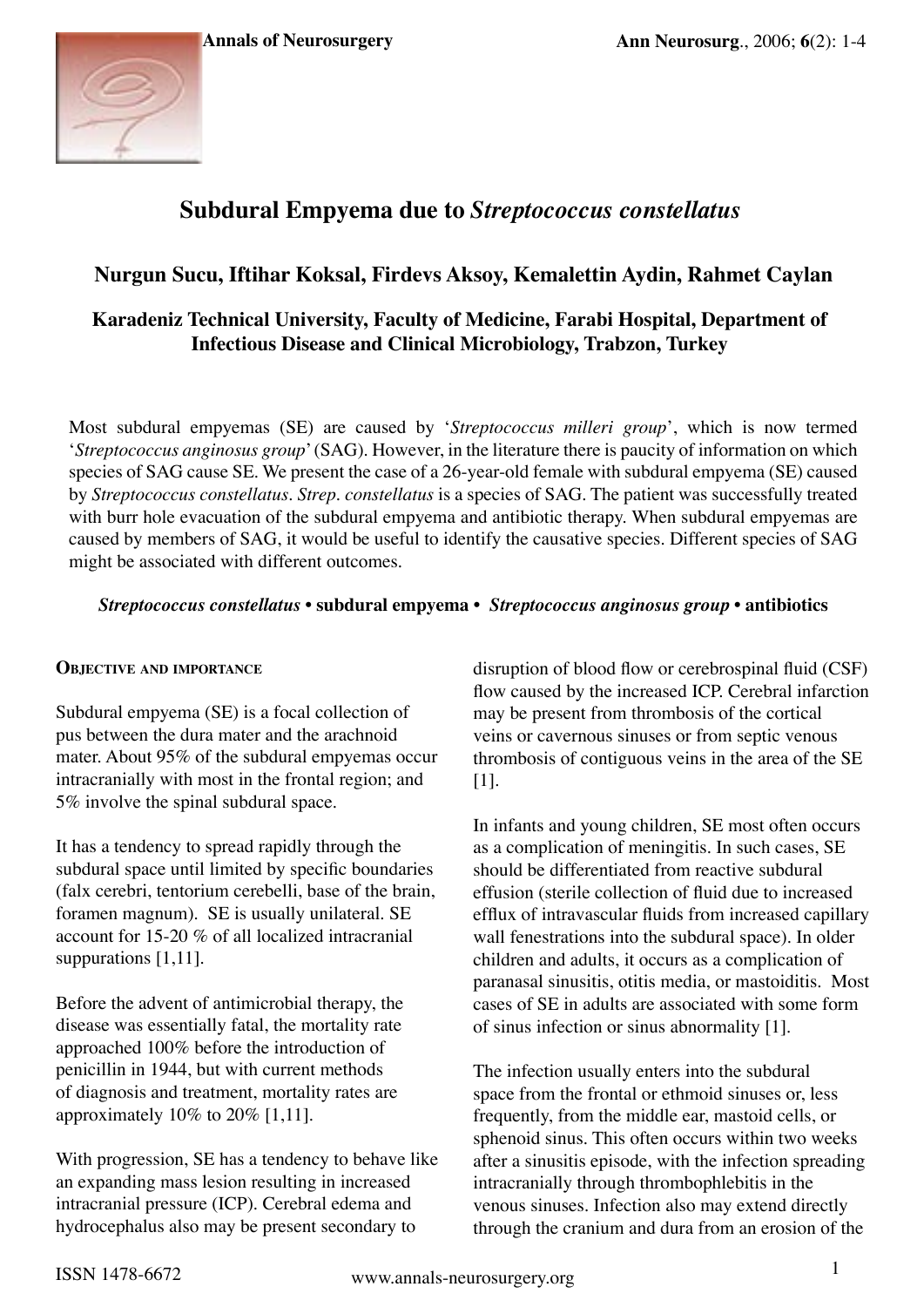#### **Subdural empyema due to** *Strep. constellatus* **Ann Neurosurg**., 2006; **6**(2): 1-4

posterior wall of the mastoid bone or frontal sinus.

Direct extension also could be from an intracerebral abscess. Rarely, infection spreads hematogenously from distant foci, most commonly from a pulmonary source or as a complication of trauma, surgery, or septicemia [1,2,11].

Common causative organisms are anaerobic and aerobic *Streptococci, Staphylococci, Haemophilus influenzae*, and other gram-negative bacilli [1]. The most of SE are caused by '*Streptococcus milleri* group', which is now termed '*Streptococcus anginosus group*' (SAG). They are anaerobic or micro-aerophilic streptococci. Although these bacteria are part of the normal flora in the oral cavity, urogenital region and intestinal tract, they frequently cause purulent infections in various body sites [5, 6].

*Streptococcus constellatus, Streptococcus anginosus, Streptococcus intermedius* are three distinct species that constitute the SAG. However, in the literature there is paucity of information on which species of SAG cause SE [2,10,11].

In this report we report a case of SE caused by the Strep. constellatus a species of SAG, in a previously healthy female.

## **Clinical presentation**

A 26-year-old woman was transferred to us with fever, headache, and confusion from another hospital. For few days prior to the transfer she had been experiencing from nasal discharge, vomiting and left eye swelling. Per oral Amoxicillin/ clavulanate had been commenced two days earlier at the referring hospital.

On admission, she was agitated, stuporous and had nausea and vomiting. On general examination the patient appeared ill. Her temperature was 38.7°C, blood pressure 110/80 mm Hg, pulse 68 per minute and respiratory rate 18 per minute. Glasgow Coma Scale of the patient was 8/15. She had left periorbital edema and hyperaemia and posterior limiting subconjunctival haemorrhage. The pulmonary and cardiac examinations were normal. Severe neck stiffness and other meningeal signs were present. There was no papilloedema.

18,400/mm3 (polymorphonuclear leukocytes 85%, lymphocytes 8%), hemoglobin of 10.3 g/dl), platelet count of 106,000/mm<sup>3</sup>. Erythrocyte sedimentation rate was 120 mm in the first hour; C-reactive protein was 35.3 mg/dl (normal value, 0.5 mg/dl). Serum biochemistry showed normal results.

A cranial computed tomography (CT) revealed a subdural hypodense collection (about 7mm thick and spanning about 40 mm) over the left frontoparietal region, effacement of left lateral ventricle and shift of the midline structures to the right.

The patient was promptly taken to operating theater. While under general anaesthesia the patient had a burr hole over the left coronal suture and about 50 ml of purulent material was evacuated from the subdural space.

Microscopic examination of the pus showed mostly polymorphonuclear leucocytes but, no organisms. Post-operatively empirical treatment with intravenously meropenem, which has a broad spectrum, was commenced.

Cultures of the purulent material on day 3 grew streptococci; alpha-hemolytic *streptococci* were isolated on blood agar and identified as *Streptococcus constellatus* using the automated Phoenix System (BD, USA). Antimicrobial susceptibility testing was done using the disc diffusion test in-addition to Phoenix system according to the guidelines of the National Committee for Clinical Laboratory Standards [13]. The isolate was susceptible to penicillin  $G$ , cephalosporins, carbapenems, clindamycin and vancomycin. Minimum inhibitory concentrations were determined using the E Test (AB Biodisk, Sweden) and the results were as follows: penicillin G, 0.045 g/ml; cefotaxime, 0.012 g/ml; and meropenem, 0.032 g/ml. Subsequent to this the antibiotic treatment was changed to penicillin G on the fifth day of admission (4 million units intravenously 6 times a day).

The patient's condition rapidly improved, and on the fifteenth day of treatment, CT of the head was repeated. This scan did not show any residual subdural collection. The patient was discharged after 4 weeks of penicillin G treatment. At the sixthmonth follow-up the patient was well and had no neurological deficits.

Blood analysis showed a white-cell count of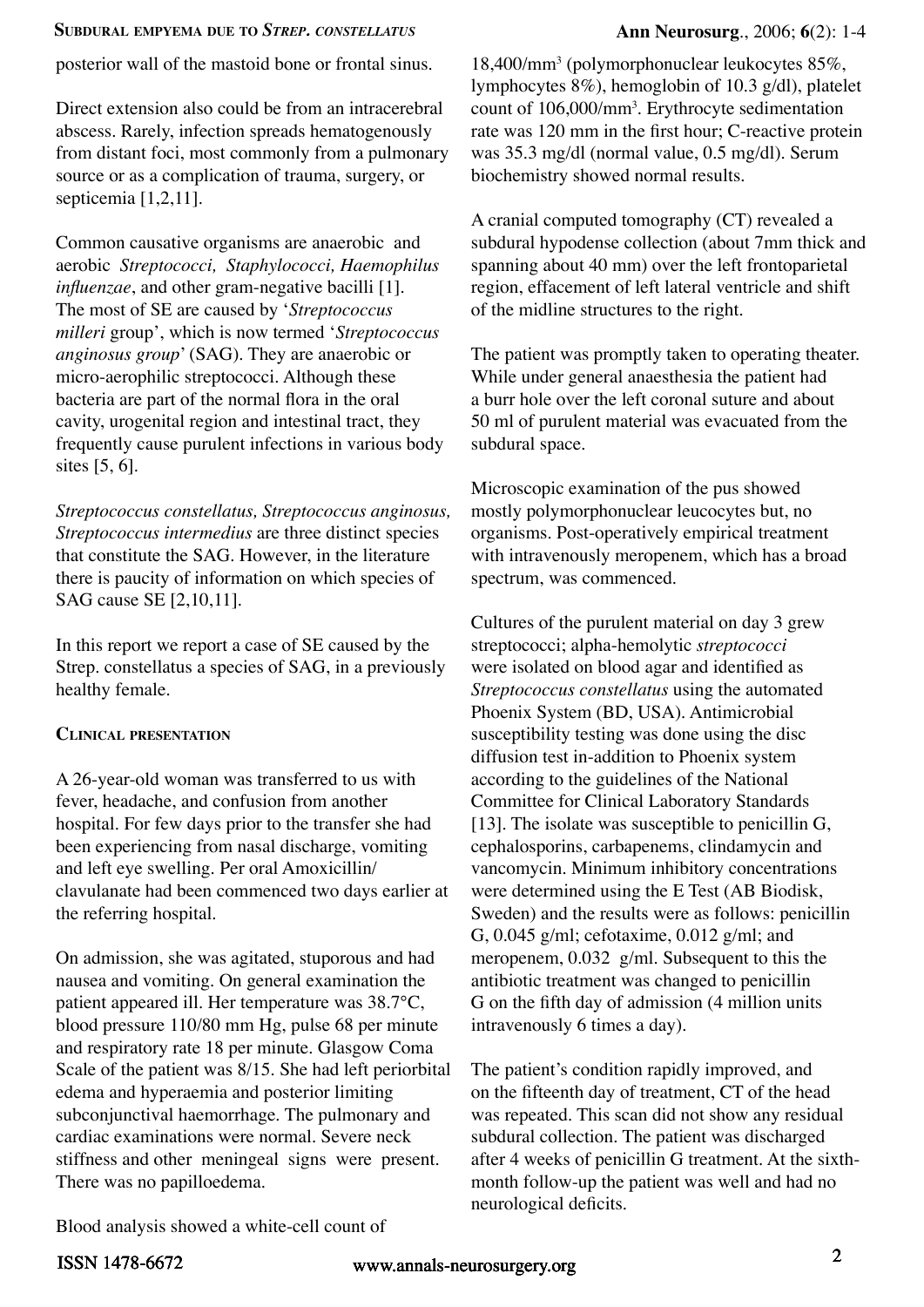#### **Subdural empyema due to** *Strep. constellatus* **Ann Neurosurg**., 2006; **6**(2): 1-4

## **Discussion**

Subdural empyema refers to collection of pus in the space between the dura and arachnoid. In 60-90 percent [1] of the cases there is (often asymptomatic) concurrent sinusitis or otitis. Aerobic streptococci, staphylococci, gram-negative organisms, and anaerobic organisms, including anaerobic and microaerophilic streptococci (in particular the SAG) have been reported as the causative agents of SE [1].

*Strep.constellatus* is Gram-positive, catalasenegative cocci, and often requires carbon dioxide for growth [8]. *Strep.constellatus* strains may be beta-hemolytic, alpha-hemolytic or nonhemolytic and mainly possess Lancefield group F antigens, although some strains may be of group A, C or G or may be non-groupable [8]. The isolate of *Strep. constellatus* from our patient was alpha-hemolytic and belonged to Lancefield group F.

*Streptococcus anginosus group* of organisms can produce dental abscesses and localized infections in the brain, the sinuses, the lungs, the heart, the abdomen, and other sites, and have been isolated in approximately 50-80% of brain abscesses [7,10]. On Medline, reported cases of SE due to *Strep. constellatus* is very rare [5].

*Strep. constellatus* could produce alphaglucosidase and hyalurodinase. Production of hyaluronidase may be an important determinant in the pathogenicity of *Strep. constellatus* [11,12]. The capsular material produced by encapsulated strains of SAG also might be a pathogenic factor [13].

Okayama et al. (6) recently showed that supragingival dental plaque is a source of the infectious pathogens that cause abscess formation. In their study, the majority of isolates of dental plaque belonged to SAG, particularly Strep. constellatus [6]. In our patient we were not able to ascertain the source of the infective *Strep. consellatus*.

Most isolates remain fully susceptible to penicillin G and other antibiotics, mainly beta-lactam agents and macrolides [4]. Penicillin G is the antibiotic of choice for treatment of *Strep. constellatus* infections. Vancomycin and erythromycin have also been used effectively in patients with allergy to penicillin [14].

Recently, Limia et al. (4) found that the minimum inhibitory concentration of penicillin was in the

intermediate range for 5.6% of the strains of SAG [4]. Our strain was susceptible to penicillin and other antibiotics (cephalosporins, carbapenems, clindamycin and vancomycin).

Often antibiotic treatment and surgical drainage of subdural empyemas are necessary [10]. Our patient also was successfully treated by burr-hole drainage of SE and four weeks of treatment with penicillin G.

## **References**

1. Brennan MR: Subdural empyema. **Am Fam Physician** 51: 157-162, 1995**.**

2. Jacobs JA, Pieteren HG, Stobberingh EE, Soeters PB: Bacteremia involving the *Streptococcus milleri* group: analysis of 19 cases. **Clin Infect Dis** 19: 704- 713, 1994.

3. Kanamori S, Kusano N, Shinzato T, Saito A: The role of the capsule of the *Streptococcus milleri* group in its pathogenicity. **J Infect Chemother** 10: 105- 109, 2004.

4. Limia A, Jiménez KL, Alarcon T, Lopez-Brea M: Five-Year analysis of susceptibility of the *Streptococcus milleri* Group. **Eur J Clin Microbiol Infect Dis** 18: 440-444, 1999.

5. Nakao A, Choh H, Yamashita Y, Takenaka N, Okada K, Takeuchi Y: Akut Subdural abscess due to mixed infection of *Eikenella corrodens* **and**  *Streptococcus constellatus***. Kansenshogaku Zasshi**  75: 977-980, 2001.

6. Okayama H, Nagata E, Ito HO, Oho T, Inoue M: Experimental Abscess Formation caused by human dental plaque. **Microbiol Immunol** 49: 399-405, 2005.

7. Osawa R, Whiley RA: Effects of different acidulants on growth of *'Streptococcus milleri* group' strains isolated from various sites of the human body. **Lett Appl Microbiol** 20: 263-267, 1995.

8. Ruoff KL, Whiley RA, Beighton D. Streptococcus. In: Murray PR, Baron EJ, Pfaller MA, Tenover FC, Yolken RH (eds): **Manual of Clinical Microbiology** 7th ed., American Society for Microbiology, Washington DC, 283-296, 1999. 9. Takoa A: Cloning and expression of hyaluronate lyase genes of *Streptococcus intermedius* and *Streptococcus constellatus subsp. Constellatus* (1), **FEMS Microbiol Lett** 219: 143-150, 2003. 10. Tsai WC, Chang LK, Lin TC: *Streptococcus constellatus* causing myocardial abscess complicated by cerebritis. **J Microbiol Immunol Infect** 37: 63- 66, 2004.